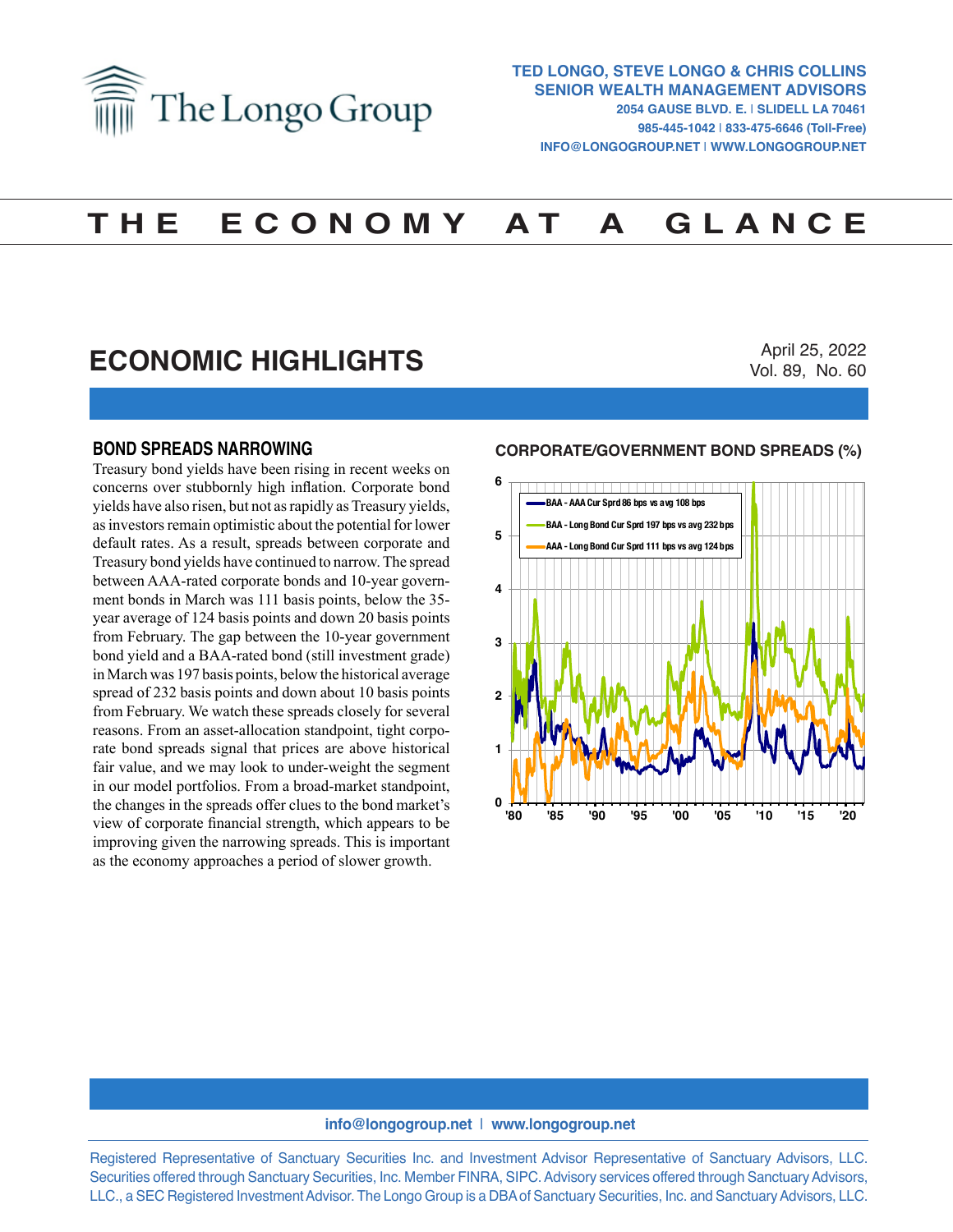### **HOUSING PRICES MARCH UPWARD**

The U.S. housing market has been an important contributor to the economic recovery from the pandemic. While high prices have cooled the market a bit, but many metrics remain positive. Indeed, the National Association of Realtors recently reported that existing home sales in February 2022 totaled 6.0 million at a seasonally adjusted annual rate -- down 7% month-over-month. The Commerce Department reported that new single-family homes were selling at a 772,000 annualized rate in February -- down from 860,000 in December 2021. Meanwhile, a leading indicator for the industry, housing permits, rose to an annualized 1.9 million in February, a pandemic-era high. Housing prices remain hot. The S&P/ Case-Shiller National Home Price Index for January 2022 showed that prices were up 19% from the prior year. The high prices have boosted housing inventories. According to the U.S. Census Bureau, there is a 6.3-month supply of existing homes for sale (versus the average range of 4.5-7.5 months). Until pricing pressures start to ease, we look for modest growth (at best) in the housing sector.

### **INFLATION RUNNING HOT**

Pricing pressures are hot and the Federal Reserve is responding. We track 21 inflation measures on a monthly basis. On average, they indicate that prices are rising at a 7.8% rate, ahead of last month's 7.0% as producer prices are rising again. Drilling down to core inflation — which we obtain by averaging core CPI, core GDP PCE, market-based PCE ex-food & energy, the five-year forward inflation expectation rate, and the 10-year TIPs breakeven interest rate — our reading is 4.5%, with the all-important five-year target rate at 2.45%. Recently, the Bureau of Labor Statistics reported an 8.5% increase in overall inflation, driven by 32% higher energy prices, 35% higher used-car prices, 12% higher commodity prices, and 9% higher food prices. The only category that is below recent historical trends is Medical Care Commodities and Services, which remains below 3.0%. According to surveys, consumers and investors expect inflation to decline back toward the Fed's target of 2.0% over the next five years. We look for a series of 50-basis-point rate hikes by the central bank at upcoming meetings as it tries to bring inflation under control.



### **HOUSING MARKET TRENDS HOUSING MARKET TRENDS**

**INFLATION EXPECTATIONS (%)**

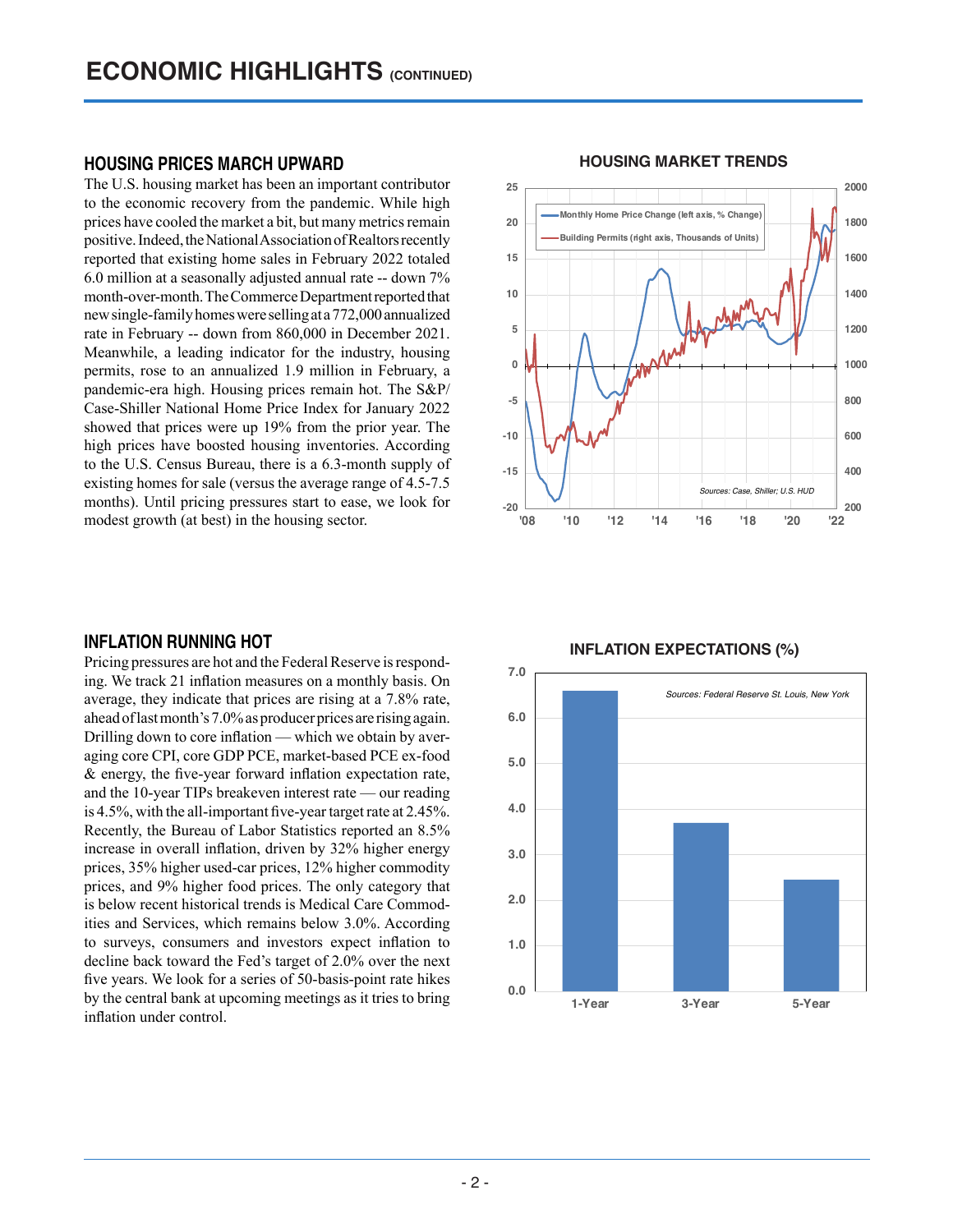### **IPO MARKET GOES QUIET**

Challenging investment conditions -- as well as the recent market performance of some high-profile IPOs -- led to light IPO activity in 1Q22 after several quarters of strength. Some 24 companies raised funds through IPOs in 1Q22, compared to 101 in 1Q21 and 99 in 4Q21. Including SPACs, approximately 81 entities raised funds. Secondary offerings dropped to just 63 in 1Q22, down from 324 a year earlier. Unicorns disappeared in 1Q22; by our tally, no Unicorns went public via IPOs in 1Q. The leading IPO sectors in the period included Technology, Healthcare, and Consumer. We expect the new-issue market to recover from a weak start to the year, as raising and allocating capital are among the core competencies of the U.S. economy. The IPO pipeline is in line with recent quarters, with about 150 companies having filed with the SEC (more than 400 including SPACs). In addition, there are some promising Unicorns in the pipeline. Given recent developments in commodity and energy markets, we anticipate an increasing number of issues from companies in these sectors over the remainder of 2022. We think the first few companies to raise IPO funds in 2Q will likely be profitable and well-financed, with familiar brand names.

### **FEAR RETURNING TO THE MARKET**

Investors live in a world of new volatility. The onset of COVID-19 ended the good old days of low to mid-teens readings in the VIX Volatility Index (readings investors enjoyed for much of the 2013-2018 period). After the peak VIX reading of 85 in March 2020, the index had been slowly falling back toward the mid-teens, enduring speed bumps along the way such as a recession, new COVID waves, an extraordinarily divisive U.S. presidential election, and fears of inflation. In the past few weeks, however, nerves have been rattled by the Russian invasion of Ukraine, an inverted yield curve, prospects for aggressive Fed rate hikes, and 1Q earnings that aren't exactly blowing expectations out of the water. The S&P 500 is now down 7.8% year-to-date and again nearing a correction. That's not unexpected: since 1920, the index has recorded a 5% pullback three times a year on average and a 10% correction once every year and a half. On our S&P 500 valuation model, stocks had been priced for perfection (above the normal fair-value range) and are responding to higher interest rates and a slowdown in corporate profit growth. In this environment, we continue to recommend that investors focus on high-quality stocks, with strong balance sheets and experienced management teams.